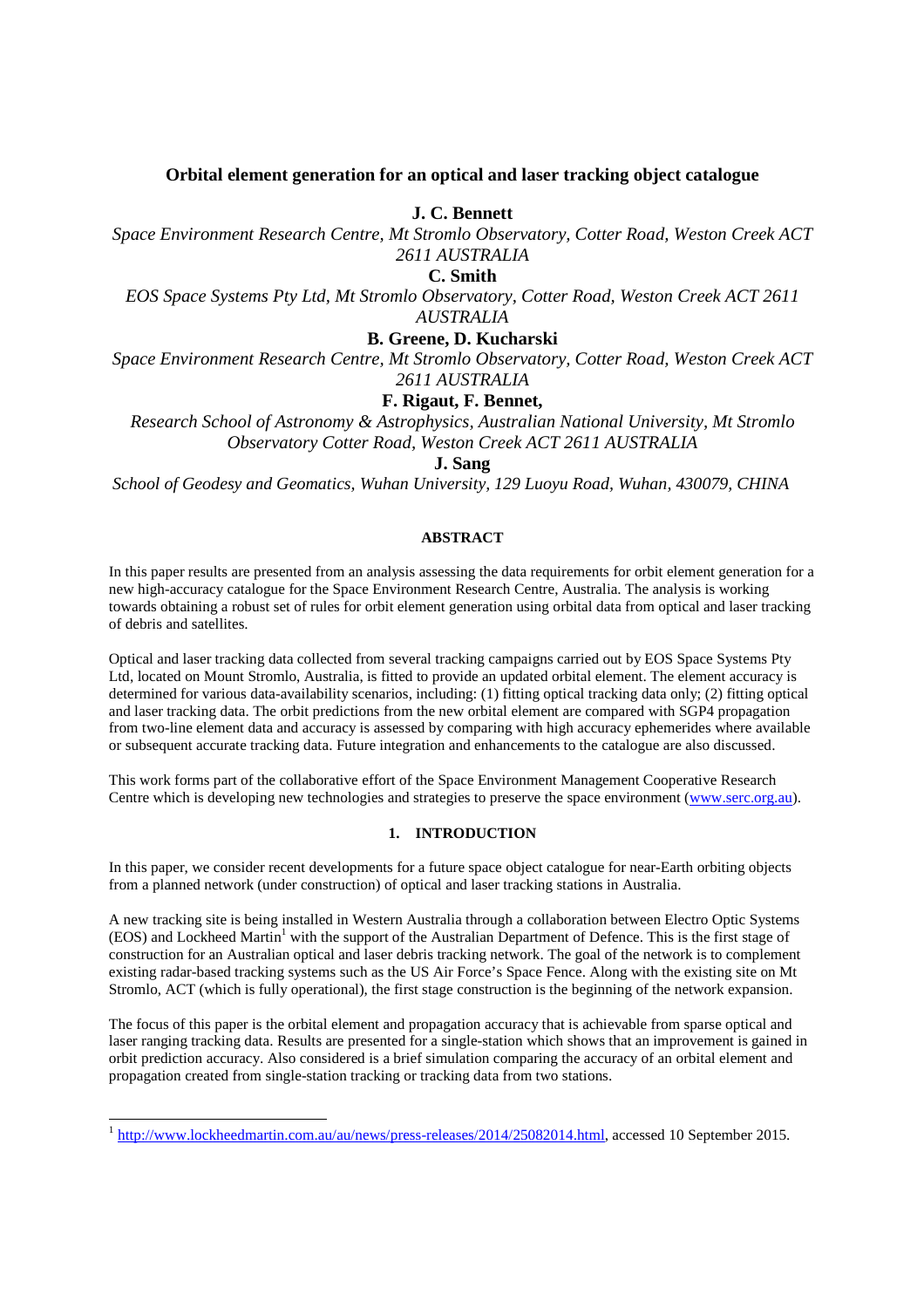In the examples that follow, simple orbital elements are considered, derived from fitting (sparse) optical and laser tracking data from Mt Stromlo, and consist of an orbital state (epoch, radius, and velocity vector) with an estimation of the object's area-to-mass ratio. For objects in lower regions of the low-Earth orbit where atmospheric drag is the dominant non-gravitational perturbing force, the area-to-mass ratio is determined from drag effects using the method described in [1]. In higher orbits, the area-to-mass is derived from a new method developed within SERC that considers the effects of solar radiation effects on an orbit.

# **2. THE COOPERATIVE RESEARCH CENTRE FOR SPACE ENVIRONMENT MANAGEMENT**

The Cooperative Research Centre for Space Environment management (SEMCRC), managed by the Space Environment Research Centre, was formed through the Australian Government's Cooperative Research Centre (CRC) program<sup>2</sup>. The Centre was officially launched<sup>3</sup> by Minister Ian Macfarlane on December  $2^{nd}$ , 2014 at Parliament House in Canberra, Australia, and is designed to build on Australian and international expertise and experience to develop cutting-edge technologies for the preservation of the space environment. SERC is an international partnership between EOS Space Systems Pty Ltd (AUS), RMIT University (AUS), ANU University (AUS), Lockheed Martin (US), Optus (AUS), and NICT (JPN). More details may be found at www.serc.org.au.

# **3. NETWORK**

Currently, the only operational site in the planned network is the optical and laser tracking station at EOS Space Systems Pty. Ltd., located on top of Mount Stromlo, Canberra. The optical tracking system has a pointing precision of 1.5-2 arc-seconds root-mean squared (RMS) error from a mount model solution, and ~0.5 arc-seconds (RMS) using an astrometrics (star-catalogue) solution. The debris laser ranging system has range accuracy to approximately 1-1.5 metres and can track uncooperative objects (without retro reflectors). The optical and laser tracking systems are fully integrated and operate together. This results in the collection of accurate 3-dimensional observations when both systems are used to track an object.

Stage 1 of the network construction will see a new station located in Western Australia. The new station will also be an optical and laser debris tracking station and deliver accurate 3-dimensional tracking data of orbital debris objects. A map of the two stations is indicated in Fig. 1.



**Fig. 1. Map indicating the location and distance between Stromlo and stage 1 of the ADTN construction. The baseline distance between the 2 sites is approximately 3,500 km** 

2<br><sup>2</sup> http://crca.asn.au/, accessed 10 September 2015.

<sup>3</sup> http://www.minister.industry.gov.au/ministers/macfarlane/media-releases/australia-host-global-space-researchgroup-keep-satellites, accessed 10 September 2015.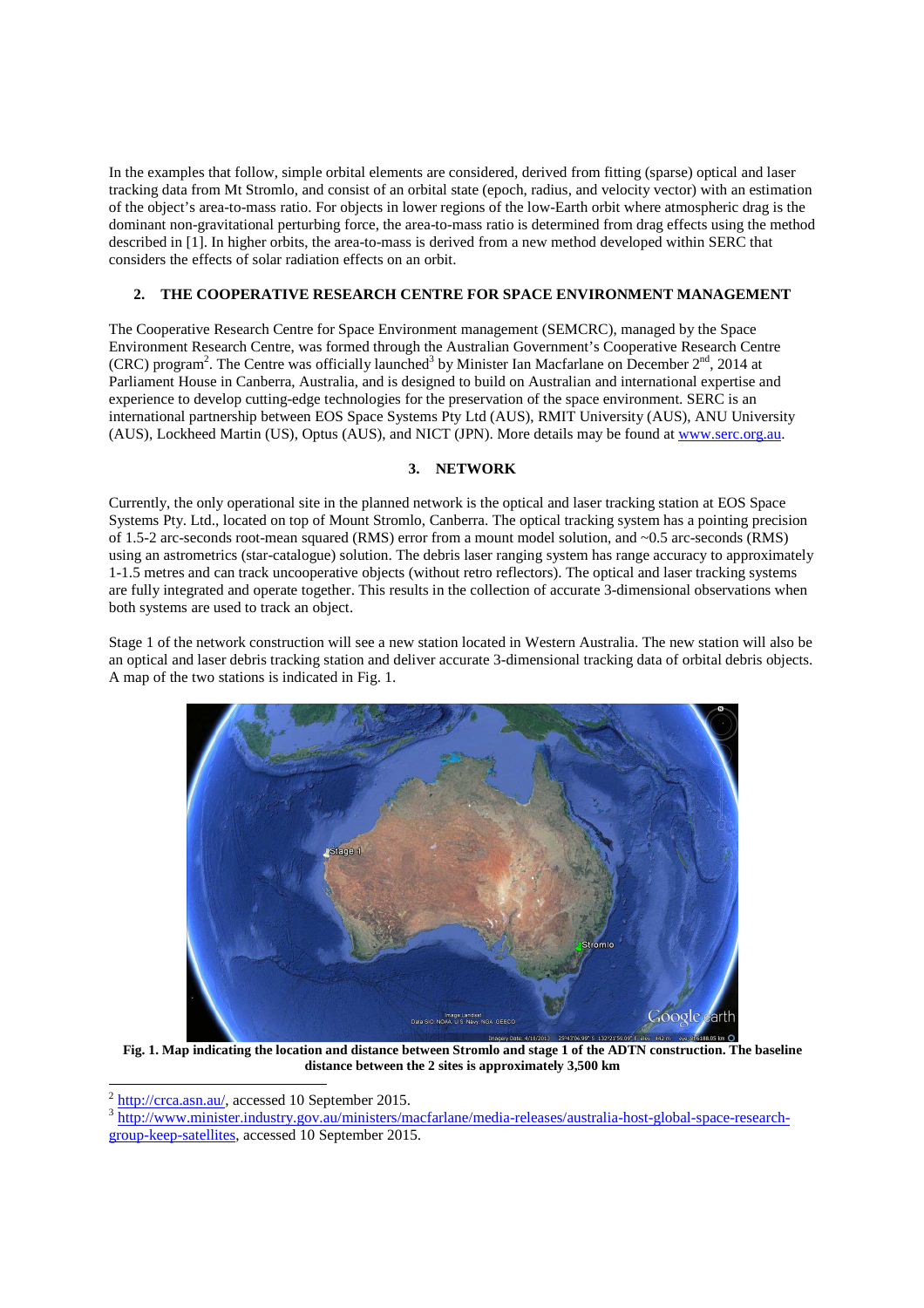#### **4. COVERAGE**

To evaluate the coverage that site 1 and 2 have for the current TLE catalogue, a visibility analysis was run to determine the proportion of objects that the sites have access to (i.e. they are trackable) during the morning and evening terminator periods for each object. The TLE catalogue was obtained for day 245 2015 from www.spacetrack.org and a visibility analysis performed for all objects with a TLE in the dataset. In total there were 10,044 TLEs used in the analysis.

Considering an elevation mask of 20 degrees, the Stromlo site had access to track 56% of these objects during a 4 week period. Similarly, the WA site had access to 50% of the objects for the day 245 catalogue. Combined, these sites had access to 59% of these objects. If the system could track outside of terminator conditions then these statistics would increase significantly.

# **5. ORBIT DETERMINATION**

Significant progress has been made producing reliable orbit predictions (OPs) from sparse optical and laser tracking data in LEO [2, 3] and it has been shown that sufficient accuracy for unaided debris laser ranging is achievable [4]. The advances are due to a method to estimate the ballistic coefficient of the debris using long-term TLE data [1].

More recently, analyses investigating the minimum data requirements for reliable LEO OP from sparse, very shortarc tracklets have found that as little as two 5 seconds passes separated by 24 hours is sufficient when fitting optical and laser observations [5]. The accuracy and minimum data requirements are dependent on the availability of the range observations from the laser system and the angles (azimuth and elevation) observations from the optical system. If either of these is not available for an OD fitting then the results are not as reliable, indicating the importance of 3-dimensional observational data. Data fusion with TLE pseudo-observations has also been investigated and the weakly-weighted TLEs provide sufficient constraining for an otherwise indeterminate system caused by the lack of observational data [5]. A similar detailed analysis is due to be performed for HEO debris objects; however in this case we will only have the angular observations available.

In the next Section, we consider results from a method that has been developed recently as part of the CRC to help characterize debris objects outside regions where atmospheric drag is the dominant non-gravitational perturbing force, i.e. where the method described in [1] is not suitable.

### **6. ESTIMATING THE AREA-TO-MASS RATIO FROM SOLAR RADIATION PRESSURE EFFECTS**

In this Section, preliminary test results are presented from a method developed recently to estimate an object's areato-mass ratio using the effects of solar radiation on its orbit. The method uses long-term TLE data to estimate the perturbation induced on an object in an orbit where solar radiation is the dominant non-gravitational perturbation.

Tab. 1 shows the results of the method for 3 geodetic satellites: Ajisai, Etalon-1 and Etalon-2. The parameter  $\gamma$  is the radiation coefficient defined as  $\gamma = C_R \frac{A_{\odot}}{m}$  $\frac{N_O}{m}$ , where  $A_O$  is the cross-sectional area in the sun-satellite direction,  $C_R$  is the reflectivity, and  $m$  is the mass of the object.

|                    |             |              |          | <b>Estimated</b>      |           |                             |                             |            |
|--------------------|-------------|--------------|----------|-----------------------|-----------|-----------------------------|-----------------------------|------------|
| <b>NORAD</b><br>ID | <b>Name</b> | <b>Shape</b> | D<br>[m] | A<br>$\mathrm{[m^2]}$ | m<br>[kg] | A/m<br>[m <sup>2</sup> /kg] | Est. $\gamma$<br>$[m^2/kg]$ | Est. $C_R$ |
| 16908              | Ajisai      | Sphere       | 2.15     | 3.63                  | 685       | $5.3e-3$                    | $6.3e-3$                    | 1.18       |
| 19751              | Etalon-1    | Sphere       | .294     | 1.32                  | 1415      | $9.3e-4$                    | $8.9e-4$                    | 0.96       |
| 20026              | Etalon-2    | Sphere       | .294     | 1.32                  | 1415      | $9.3e-4$                    | $8.9e-4$                    | 0.95       |

| Tab. 1. Results comparing the area-to-mass ratio estimation method for spherical geodetic satellites. |
|-------------------------------------------------------------------------------------------------------|
|-------------------------------------------------------------------------------------------------------|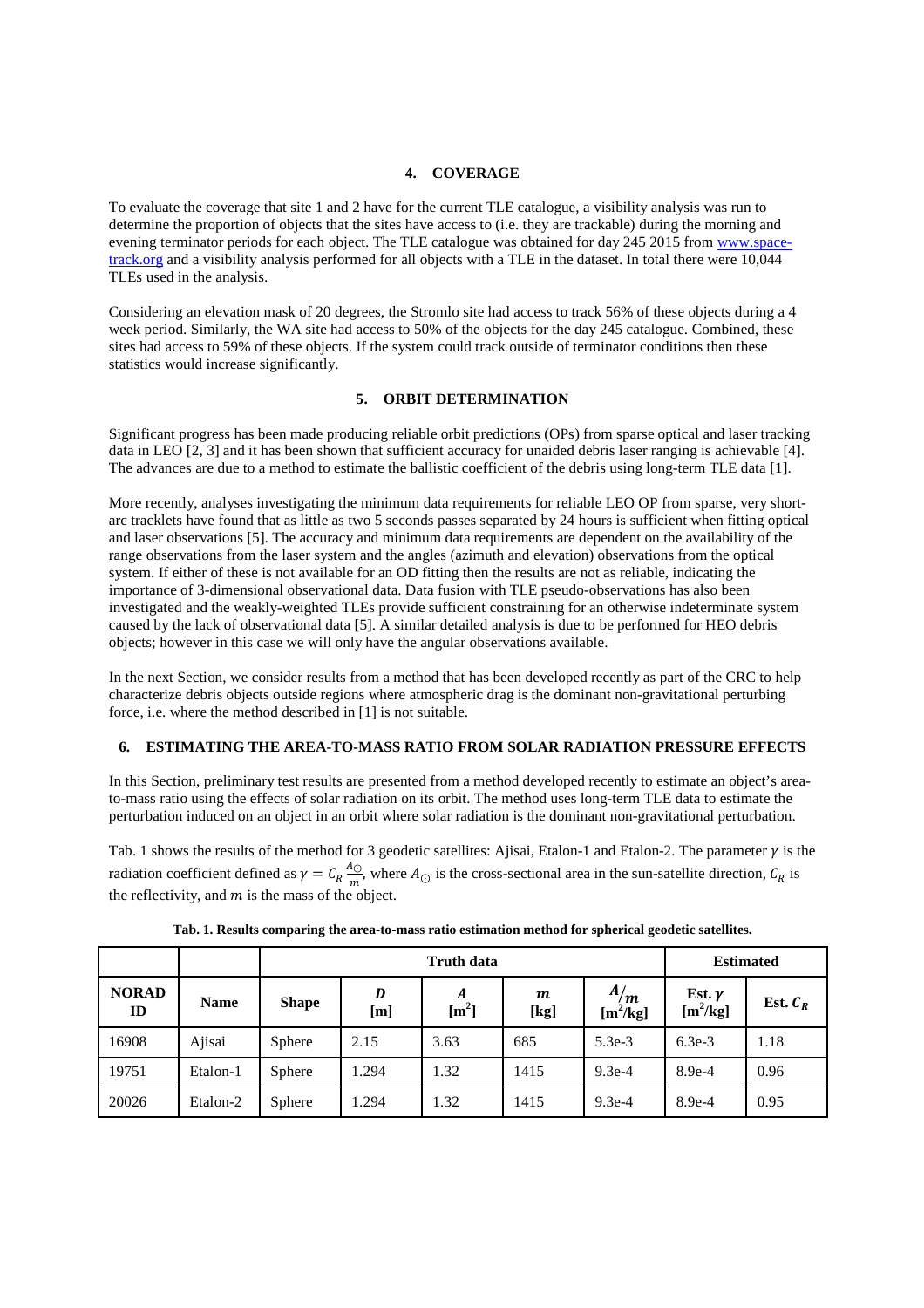The results from the area-to-mass ratio method are shown in the "Estimated" columns. The estimated  $\gamma$  is resultant from the method and the estimated  $C_R$  is found by dividing it by the known area-to-mass. The method appears to be working well as the resulting values for  $C_R$  are realistic and the consistency between Etalon-1 and Etalon-2 is very encouraging. It appears this method is producing reasonable results and in the next section the method is tested in an orbit determination process to see if the value that results from the method yields good results. The performance of the method for non-spherical objects is being examined and the method will be adapted to handle these objects, in particular, high area-to-mass objects.

## **7. SIMPLE ORBIT ELEMENT TESTS**

In this section, we consider simple orbital elements generated from the optical and laser tracking data from Mount Stromlo. In the low-LEO (defined here as the 200 – 900 km altitude region) examples presented, the CRC orbital element is defined as the position, velocity, and ballistic coefficient derived from the method in [1]. In higher LEO regions (above 900 km), the ballistic coefficient is replaced with the radiation coefficient determined from the effects of solar radiation. Note, in these orbit propagations no distinction is made between the cross-sectional area in the ballistic coefficient and radiation coefficients, i.e. they are assumed equal. This assumption will become more important in an orbit near the transition between solar radiation dominance to atmospheric drag dominance, and for objects with irregular aspect-ratios. In future revisions, this assumption will be relaxed. In the HEO cases, the ballistic coefficient is replaced with the radiation coefficient.

The objects are assumed to be spherical and only information gathered from the long term TLE data is used to characterize the object's area-to-mass ratio in the orbit determination. No other object-specific information is used.

The following section presents results for 4 separate objects:

- 1) TIROS-10: A low-LEO debris object with perigee altitude 717 km;
- 2) OPS-4311: A low-LEO debris object with perigee altitude 765 km;
- 3) NOAA-4: A LEO debris object with negligible drag effects with perigee altitude 1,444 km;
- 4) Object-A: A GEO object with perigee 35,714 km.

In all of these cases the CRC orbital element was generated from tracking data from Mt Stromlo only. A summary of the element creation regime are listed in Tab. 2.

| Case #         | Name     | OD span<br>(days) | OD start epoch<br>(UTC) | # optical<br>passes | $#$ laser<br>passes | A/m<br>source                     | Tracking<br>mode |
|----------------|----------|-------------------|-------------------------|---------------------|---------------------|-----------------------------------|------------------|
| $\mathbf{1}$   | TIROS-10 | $\overline{4}$    | 24/04/2013<br>00:00:00  | $\overline{4}$      | 4                   | <b>Ballistic</b><br>coefficient   | Mount<br>model   |
| $\mathfrak{2}$ | OPS-4311 | $\overline{4}$    | 24/04/2013<br>00:00:00  | $\overline{4}$      | $\overline{4}$      | <b>Ballistic</b><br>coefficient   | Mount<br>model   |
| 3              | $NOAA-4$ | $\overline{2}$    | 14/05/2012<br>00:00:00  | $\overline{2}$      | $\boldsymbol{0}$    | Solar<br>Radiation<br>Coefficient | Mount<br>model   |
| 4a             | Object A | $\overline{2}$    | 30/04/2015<br>00:00:00  | $\overline{2}$      | $\boldsymbol{0}$    | Solar<br>Radiation<br>Coefficient | Mount<br>model   |
| 4 <sub>b</sub> | Object A | 9                 | 30/04/2015<br>00:00:00  | 4                   | $\boldsymbol{0}$    | Solar<br>Radiation<br>Coefficient | Mount<br>model   |

| Tab. 2: Summary information for the examples considered to show the CRC orbital element accuracy generated from |
|-----------------------------------------------------------------------------------------------------------------|
| sparse data.                                                                                                    |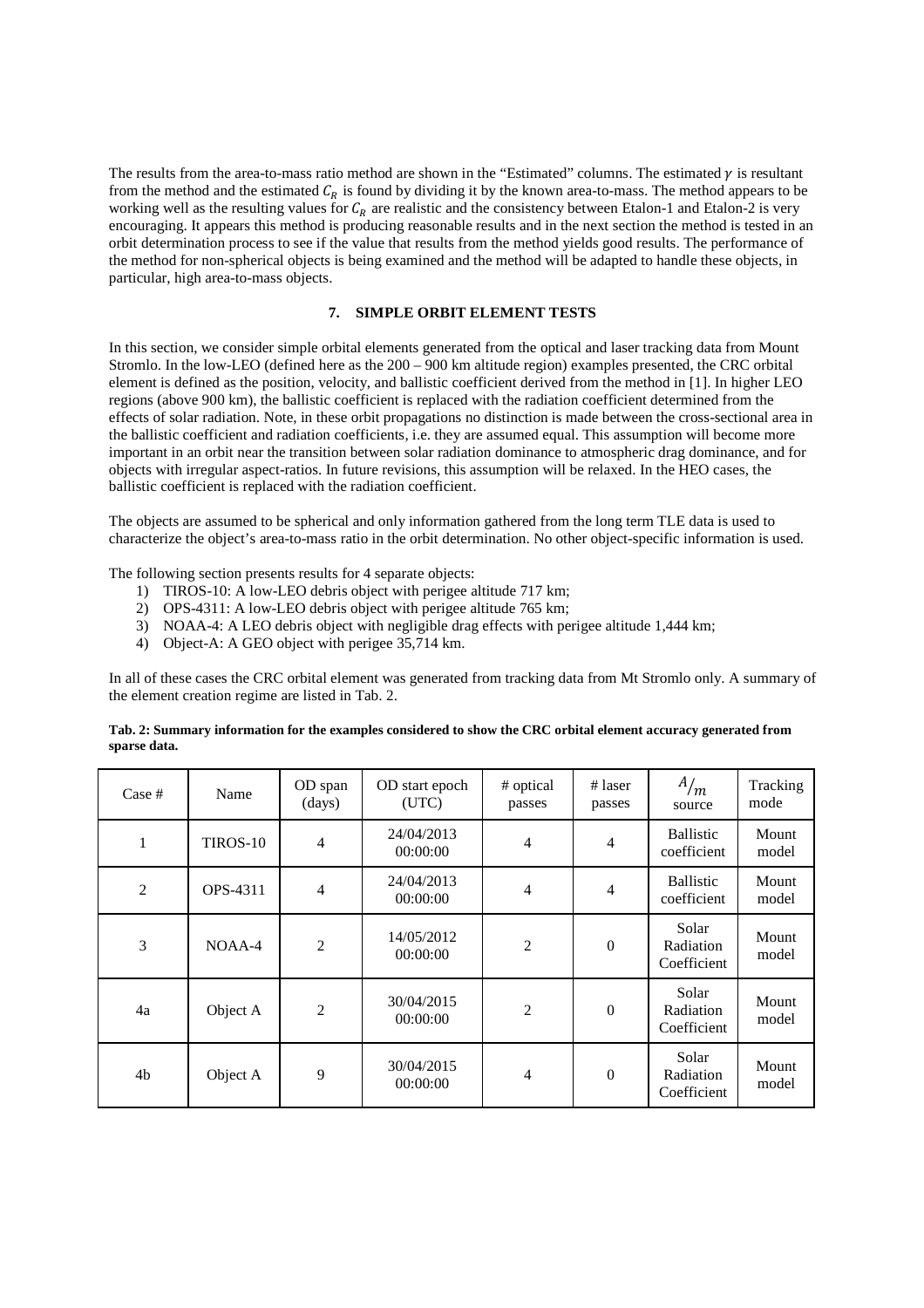In the following Section the accuracy of the propagation from the CRC orbital element is reported for the cases displayed in Tab. 2 against results from SGP4 propagation from the last available TLE in each case.

Note: In what follows, the results comparing the propagation of the TLE with SGP4 with the CRC orbital element propagation are not a fair comparison. The SGP4 propagator is an analytic propagator and therefore is much faster than the numerical integrator that is used with the CRC orbital element. Also the CRC element uses extra tracking data to correct the TLE. The comparison is made regardless since typically for debris objects the TLE and the SGP4 propagator is the method used to obtain an orbit prediction and the following results show the accuracy that can be gained by fitting sparse optical and laser tracking data.

### **7.1 Single station fitting**

Fig. 2 shows a comparison between an orbit propagation from a CRC orbital element and SGP4 propagation from a TLE element for TIROS-10. The orbit prediction from each is compared to subsequent accurate angles and range (where available) tracking data collected from Mt Stromlo. The first plot shows the combined pointing residuals, indicating how close the object would have been to the boresight of the telescope for reacquisition. The second plot shows the range difference compared to the subsequent range observations.



**Fig. 2: Prediction results comparing propagation using a CRC orbital element with one using a TLE orbital element and the SGP4 propagator** 

Fig. 2 shows that the CRC orbit propagation performs better than the SGP4 propagation. The first plot shows the angular displacement from the subsequent observations. For a camera system with a narrow field of view (FoV) of 5.1 arc-minutes, the CRC element would be still visible after 10 days prediction. Comparatively, if we were to use the TLE+SGP4 propagation to cue the telescope, the object would not fall in the narrow FoV after approximately 5 days.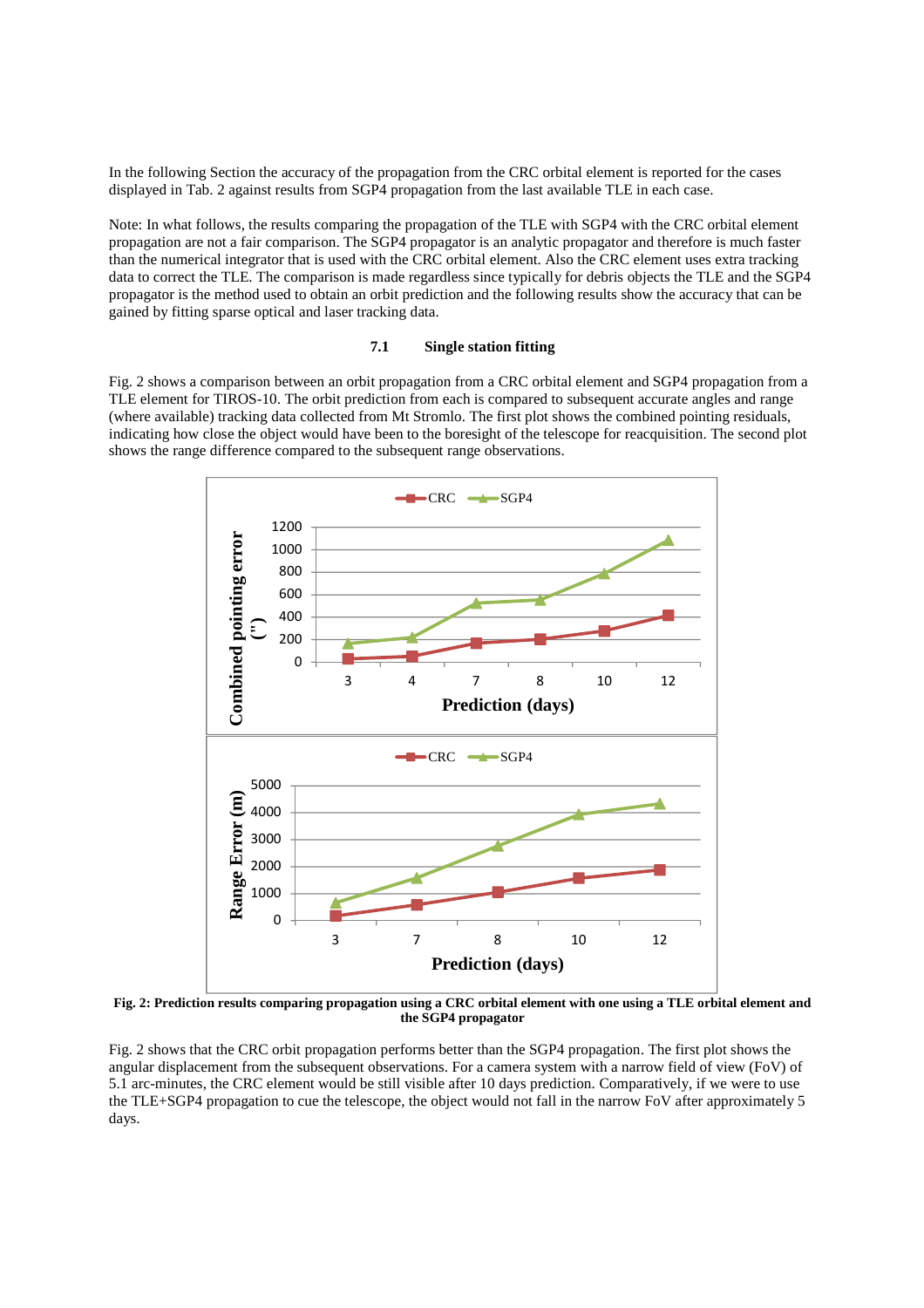|  |  |  |  |  |  | Tab. 3: Catalogue information for object TIROS-10 with NORAD ID 1430 |  |
|--|--|--|--|--|--|----------------------------------------------------------------------|--|
|--|--|--|--|--|--|----------------------------------------------------------------------|--|

| Intl. Des. | <b>NORAD ID</b> | Name     | Period | <b>Inclination</b> | Apogee | Perigee | <b>RCS</b> |
|------------|-----------------|----------|--------|--------------------|--------|---------|------------|
| 1965-051A  | 1430            | TIROS 10 | 100.0  | 98.1               | 800    | $71-$   | 0.8047     |

Fig. 3 shows the same comparison as Fig. 2 except for OPS-4311, details listed in Tab. 4. The CRC orbit element propagation leads to an improved prediction with the pointing error after 2 days being 19 arc-seconds compared with the SGP4 prediction of 63 arc-seconds. The CRC element would be sufficient for unaided laser ranging, subject to an experiment with a diverged laser beam for acquisition. If this were successful this would lead to accurate debris laser ranging out of terminator conditions.



**Fig. 3. Residuals comparing the orbit prediction from SGP4 propagation and CRC propagation. The top figure shows the combined pointing error and the bottom plot shows the range error. Note, there were no range observations collected for comparison for 2.4 and 9.4 day predictions.**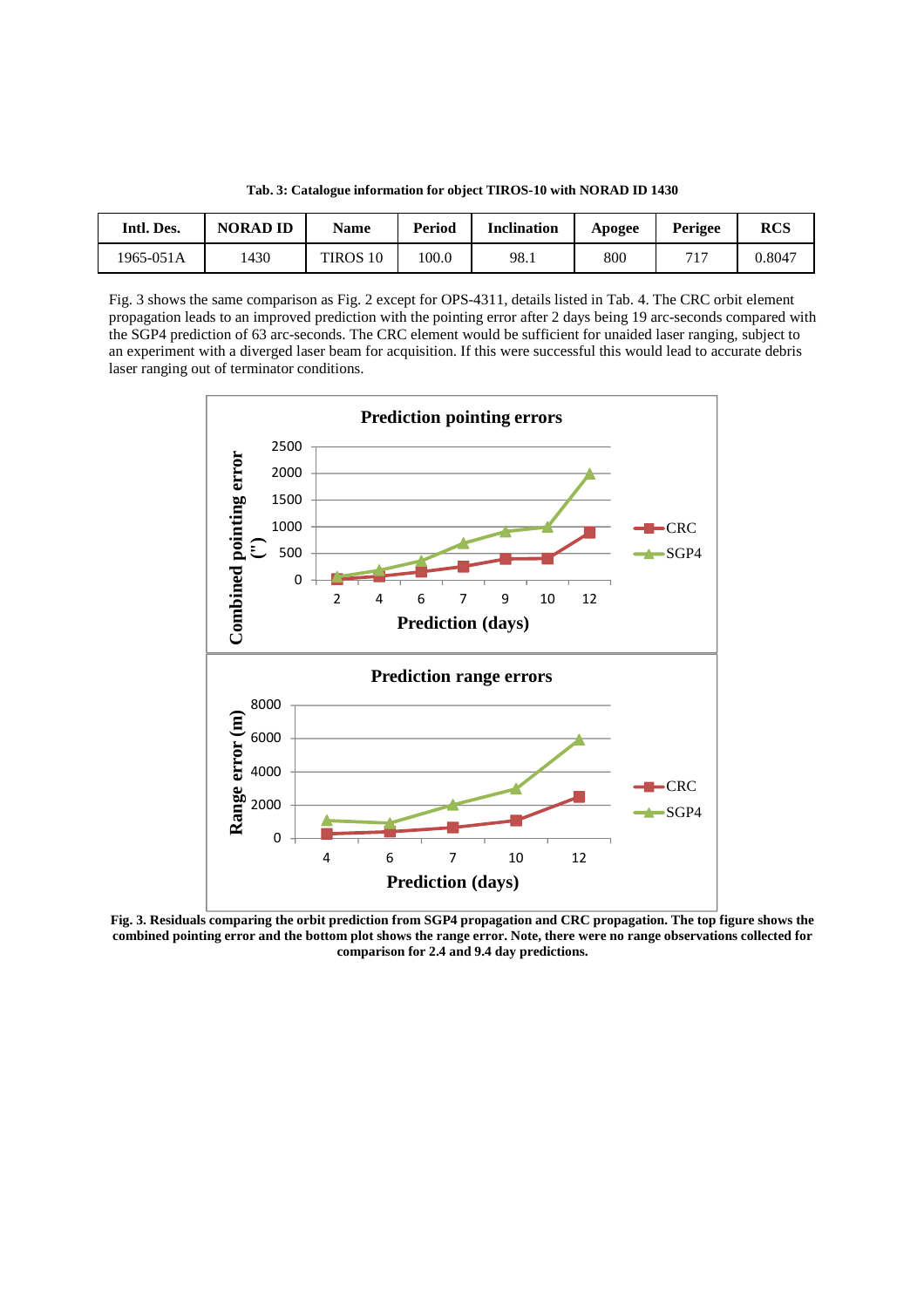**Tab. 4 Catalogue information for object with NORAD ID 5557** 

| Intl. Des. | <b>NORAD</b><br>ID | <b>Name</b>               | Period | <b>Inclination</b> | Apogee | Perigee | <b>RCS</b> |
|------------|--------------------|---------------------------|--------|--------------------|--------|---------|------------|
| 1971-087A  | 5557               | OPS 4311 (DMSP 5B)<br>F1) | 100.9  | 99.1               | 840    | 765     | 1.2515     |

To test the validity of the area-to-mass ratio estimation from solar radiation effects, an orbit determination test was performed. An updated orbital element was generated by fitting 2 passes of angular track data from the Mt Stromlo site using a TLE as an initial state. During the orbit determination, two estimates of the area-to-mass ratio where trialed and held fixed, i.e. not estimated from the data fitting. These values were: (1) the estimate derived from the area-to-mass estimation method from the effects of solar radiation pressure; (2) the averaged value derived from the B<sup>\*</sup> data from all of the historical TLE data (note most of these values are set to 1e-4 in the TLE data set, which may be a default value).

Fig. 4 shows the results that test the validity of the area-to-mass ratio method. This shows the orbit prediction results for the object, with details listed in Tab. 5, for three cases: (1) "OD SF AM" shows the results of a numerical propagation from an orbital element generated from fitting 2 observational passes using the area-to-mass ratio derived from solar radiation effects; (2) "OD B\*" shows the same as (1) except it uses the area-to-mass ratio derived from the TLE data; and, (3) SGP4 propagation from the last available TLE.



**Fig. 4: Example of the accuracy improvement using an area-to-mass ratio derived from solar radiation effects for the object in Tab. 5. "OD SF A2M" signifies the area-to-mass ratio was used (fixed) in the orbit fit, "OD B\*" signifies the average B\* value from the TLE data was used to derive the area-to-mass, and "SGP4" is SGP4 propagation from the last TLE in the fitting period.** 

**Tab. 5: Catalogue information for object with NORAD ID 7529** 

| Intl. Des. | <b>NORAD ID</b> | Name  | Period | <b>Inclination</b><br>[deg] | <b>Apogee</b><br>[km] | Perigee<br>[km] | <b>RCS</b> |
|------------|-----------------|-------|--------|-----------------------------|-----------------------|-----------------|------------|
| 1974-089A  | 7529            | NOAA4 | 114.9  | 101.5                       | 1459                  | 1444            | 2.8143     |

Next, we consider the results for an object in GEO. Fig. 5 shows the results that test the validity of the area-to-mass ratio method. This shows the orbit prediction results for the object for three cases: (1) "2d" shows the results of a numerical propagation from an orbital element generated from fitting 2 observational passes using the area-to-mass ratio derived from solar radiation effects (and not estimating it during the OD process); (2) "9d" shows the same as (1) except the OD is performed over a 9-day period; and, (3) shows the same as (2) but estimating  $C_R$  from the observation data.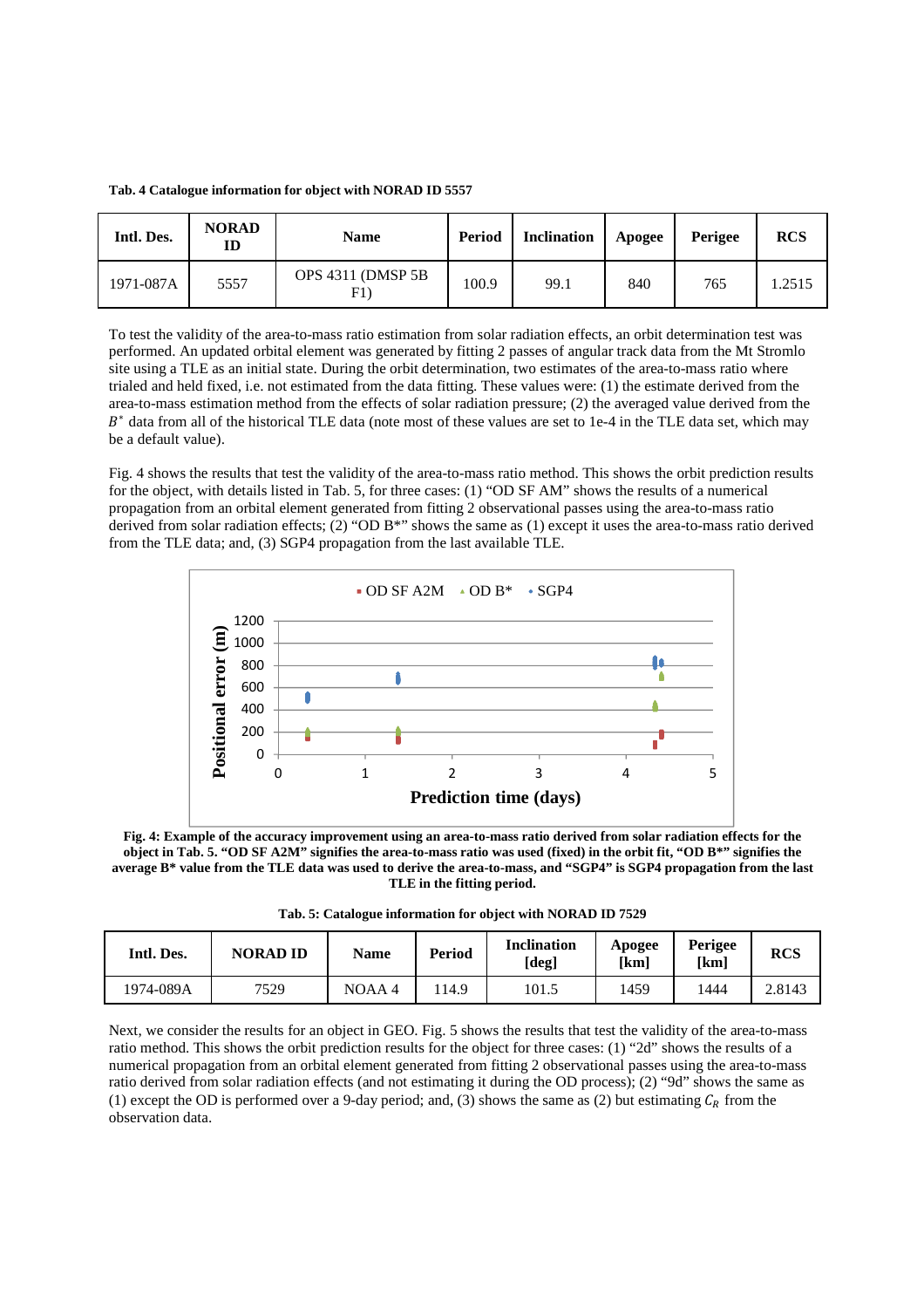

**Fig. 5: Results from the GEO OD study. "2d" is the result of a 2-day OD fit (1 optical observation pass per day) and**  holding  $C_R$  constant; "9d" is a 9-day OD fit (with a total of 4 optical passes) and holding  $C_R$  fixed; and "9-d Est  $C_R$  is the same as "9d" except  $C_R$  is estimated during the OD.

These results show that our results are also reasonable for non-spherical objects. Overall, fitting  $C_R$  in the OD process yielded the best results; however, in data sparse scenarios, fitting  $C_R$  may lead to poor orbit predictions. A detailed study must be performed to identify when a data sparse scenario exists.

In what follows, we briefly look at the accuracy improvement that adding an extra tracking station can provide by performing a simulation study for a HEO object.

#### **7.2 Two station simulations**

Here we consider the improvements gained in introducing a second station to complement the Mt Stromlo site. In this analysis the second station was (arbitrarily) assumed to be located at Yarragadee, WA.

An orbit determination and prediction study was performed using simulated data. A reference orbit was used to generate simulated azimuth, elevation and range observations. For illustration of a HEO object, an accurate International Laser Ranging Service Consolidated Prediction Format (CPF) orbit solution for Etalon 1 was chosen as the reference. Simulated observations were then generated every 2 seconds for all periods where the object was sunilluminated and visible from the tracking station. The observations were then corrupted with pseudorandom zeromean Gaussian errors. Each azimuth and elevation observation was corrupted with random errors  $X_{az}$ ,  $X_{el}$ , respectively, where  $X_{az} \sim N(0, (0.5'')^2)$ ,  $X_{el} \sim N(0, (0.5'')^2)$ , where  $N(\mu, \sigma^2)$  is the Normal (Gaussian) distribution,  $\mu$  is the mean and  $\sigma$  is the standard deviation. The result is a set of 2-dimensional simulated observations for all visible periods where the object is sunlit. Subsets of this total data set were then selected to perform the simulation OD analysis.

The standard data abundance assumed was one 60 second pass per day is collected from each station. So the total data set is reduced so that this condition was met.

A batch least-squares OD procedure was used to determine the orbits fitting either single-station data or data from both over a 7-day fit span. The starting epoch of the OD simulation study was selected arbitrarily as  $1<sup>st</sup>$  March 2015 and 20 simulations were performed sequentially, with the OD start epoch increasing by 1 day for each simulation. For all of the simulations a TLE was used as the initial state in the OD and a 30-day orbit prediction was determined from the converged OD solution. No object information was used other than that provided from the HEO area-tomass ratio estimation method.

The observations were fitted using  $11<sup>th</sup>$  order Cowell integration with a 30 second time-step, fitting a full orbital perturbing force model considering solar radiation pressure effects, Earth gravitational effects which are modelled using a  $100\times100$  EIGEN-GL05C gravity model [6]. The ocean tidal effects are included through the CSR 3.0 ocean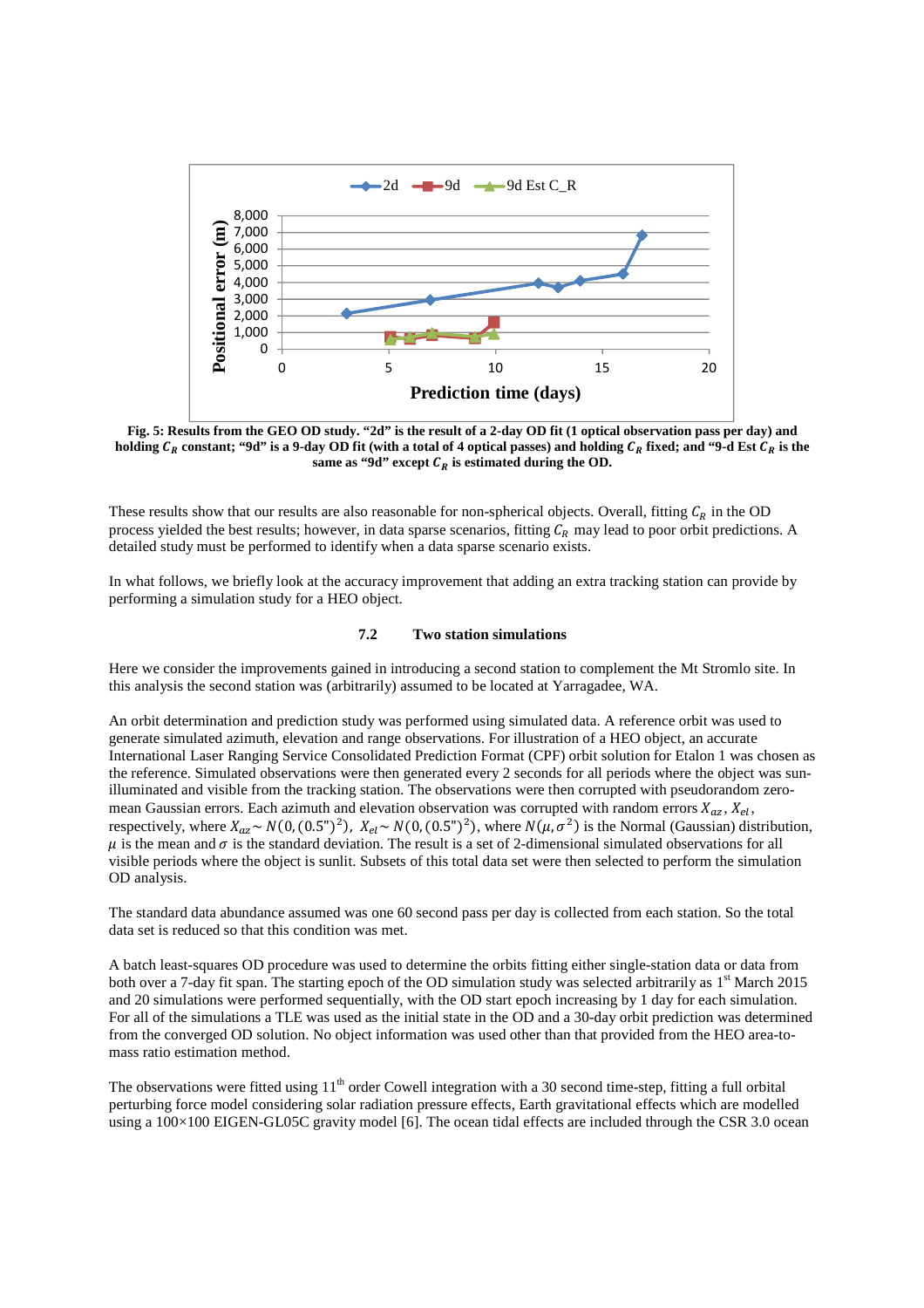tidal model [7], and the solid Earth tidal force is computed using the specification given in [8]. Third body gravitational forces are computed using the DE200 planetary ephemeris.

For each simulation run, the OD solution was propagated for 30 days after the end of the OD window with the areato-mass ratio held fixed. Whether to estimate  $C_R$  during the OD process is important and therefore has received detailed attention for sparse data cases; however, this analysis is deferred to a later publication where it will be presented in detail with a study considering real tracking data.

The prediction was compared with the accurate CPF data to determine the Euclidean distance (position difference) every 1 minute. The maximum position difference each day for the orbit prediction was computed for all of the simulations and then averaged to obtain the results presented below. This is effectively the averaged "worse-case scenario" since the maximum error in each simulation was selected as the accuracy assessment metric.

Fig. 6 shows a comparison between the orbit prediction results from fitting data from 1 station (Mt Stromlo) with fitting data from 2 stations to assess the accuracy improvement from adding a second station.



**Fig. 6: Comparison showing this 3-dimensional Euclidean distance between the reference CPF orbit and (1) an orbit determined from fitting one 60 second pass per day from Stromlo only (blue stars); and, (2) an orbit determined from fitting one 60 second pass per day each from Stromlo & Yarragadee (red squares). In both, a 7 day OD was performed**  and  $C_R$  was *not* estimated.

From this figure it is clear that a second station improves the prediction results. As the network develops a campaign to assess the accuracy over multiple orbital regimes will be performed.

## **8. SYSTEM INTEGRATION AND FUTURE ENHANCEMENTS**

The results considered in this paper are not representative of the anticipated accuracy of the catalogue since research developments are yet to be integrated. The accuracy will improve as these are integrated. In moving from a case-by-case orbit analysis for individual orbiting objects to an integrated tracking and catalogue system care must be taken not to corrupt the orbit elements with tracking data containing errors. Quality control of observed data will be applied before elements are updated.

Spin orientation and rate, derived from light curves, will be used to enhance the accuracy of the catalogue and predictions. The spin parameters of defunct satellites equipped with retro-reflectors will be measured by both photometry and satellite laser ranging. The spin analysis from laser ranging will be used to parameterize and verify the photometric methodology for use on the wider population of objects.

The CRC space object catalogue will progressively include improvements in object characterization; such as the improved photometry through adaptive optics (see AMOS 2015 paper by F.Bennet et al. and [9]), spin rate and orientation, and area-to-mass ratio estimation. This is expected to lead to improved orbit predictions.